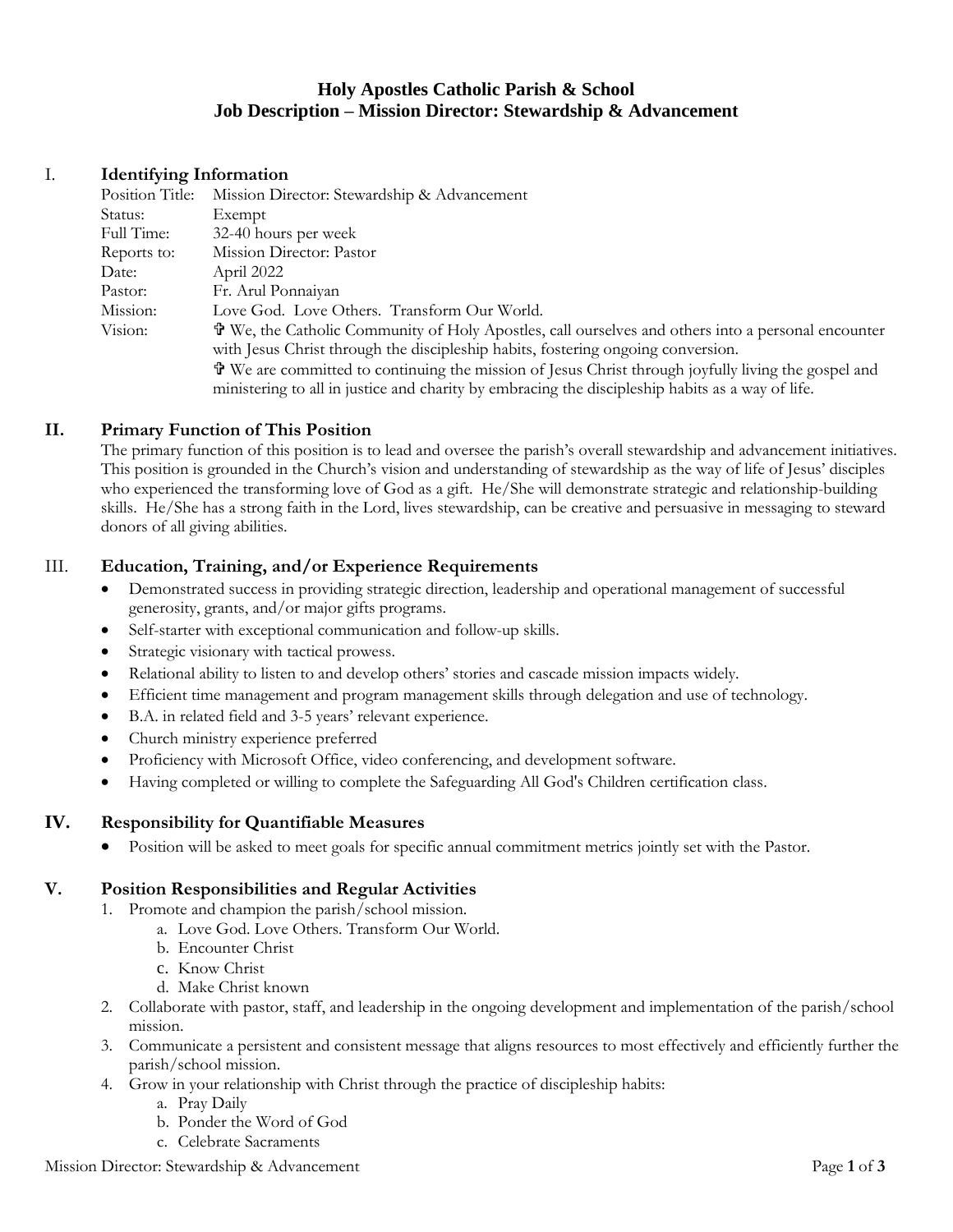# **Holy Apostles Catholic Parish & School Job Description – Mission Director: Stewardship & Advancement**

- d. Serve Others
- e. Use Your Gifts
- f. Live Your Faith Daily
- 5. Create models for parish ministries that achieve the habits of discipleship and layers of hospitality
- 6. Embrace, understand, experience, and communicate the Intentional Disciple-Making Ministry, i.e. Reach, Call, Form, and Send.
- 7. Encourage "next step" in discipleship formation and engagement
- 8. Develop, Implement and Lead Stewardship & Advancement Programs
	- a. Develop or adapt creative programs to promote and sustain the stewardship and development of God's gifts as a way of life through missionary discipleship.
	- b. Collaborate with the Pastor, staff, and parish leaders to ensure a strategic stewardship plan. Enable these groups as connectors for others to learn where they can engage in Jesus' mission at Holy Apostles.
	- c. Develop and lead a Stewardship & Advancement Committee, engaging them in the vision of stewardship and evangelization.
	- d. Promote stewardship through the witness and testimony of sharing our story.
	- e. Plan and implement major events for giving, including the annual Mission Commitment of prayer, service, and financial giving; annual Catholic Stewardship Appeal; and capital campaigns as needed.
	- f. Cultivating donor relationships through marketing, communication and events, inviting parishioners to see stewardship, less as fundraising, and more as encountering Christ.
	- g. Network with the Archdiocese of Milwaukee and participates in local, regional, national and international stewardship organizations and events.
	- h. Develop a system for tracking and evaluating the effectiveness of stewardship efforts.
	- i. Utilize data to invite and Reach, to strategically grow stewardship efforts. Emphasize broadening the donor base and elevating the philanthropy of mid-level and major donors.
	- j. Work with the Pastor and leadership to ensure annual and long-term goals are clearly articulated.
- 9. Select, supervise, and evaluate staff and ministry members
	- a. Plan for and define required staff and Stewardship & Advancement Committee members to support and implement Advancement initiatives at Holy Apostles.
	- b. Participate in the recruitment, selection, and orientation of staff and ministry members.
	- c. Demonstrate daily management, crisis management, strategic management and self-management

## **VI. Parish and School Core Competencies**

- a. Ability to talk about one's personal relationship with Jesus. Commitment to ongoing spiritual growth.
- b. Understanding discipleship, disciple-making principles, and servant leadership
- c. Integrative thinker with a collaborative working style
- d. Creativity, innovation, and flexibility
- e. Highly organized, close attention to detail
- f. Ability to build relationships through interactions with all disciples
- g. Ability to pivot, reprioritize and manage time to serve members and meet deadlines
- h. Detail orientated with strong organizational and design skills
- i. Knowledge of the mission of the church/school and ability to enable others to live this mission in their lives.
- j. Attend and participate in mission events and meetings essential to forming disciples.
- k. Knowledge of Catholic and parish organizational structure.
- l. Make decisions with mutual respect in a timely manner. Seek assistance when consensus is not achieved.
- m. Choose to serve first and then lead. Demonstrate servant leadership that encourages collaboration, trust, forgiveness, foresight, listening, and empowerment.
- n. Ability to work collaboratively and effectively with staff, parishioners, school, and/or diocese. Able and willing to share and receive information.
- o. Willing to accept perceived and constructive feedback and alter habits or traits.